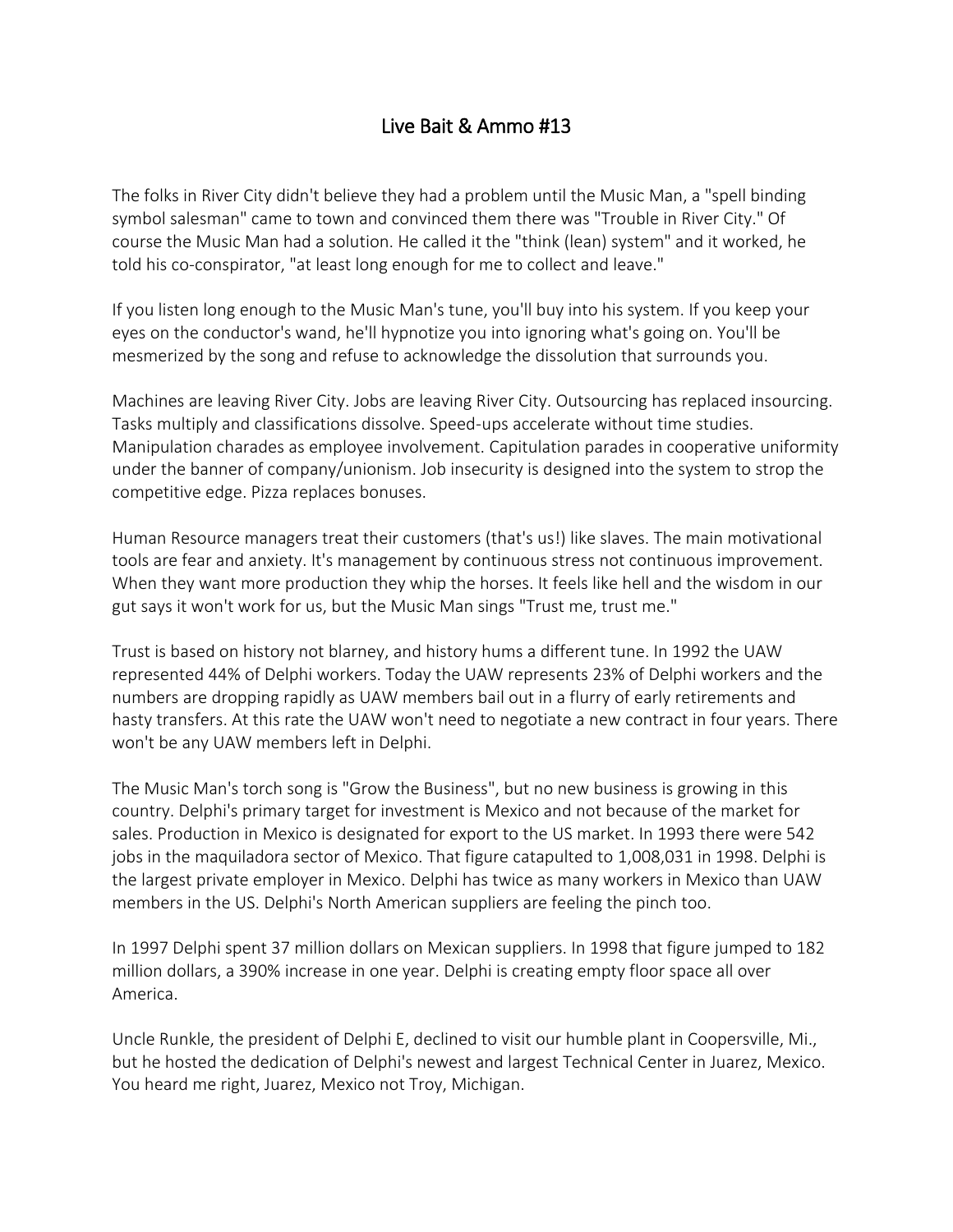Recently we were forced to watch a promo video for Delphi style lean that featured a speech by the pseudo intellectual geek that penned The Machine That Changed The World. This shyster spent five million dollars on a five year study of lean manufacturing and never once asked a worker on the line what he or she thought. Sound familiar?

Now Delphi pays the schlockmeister to shill for their tent sale and what does he see? Lo and behold, a glorious future! I'd like to hear what he would have thought after spending five years on the assembly line at Nummi. I'd like to strap his academic behind to a screw machine.

Terry Couchre, a twenty-eight year veteran at Delphi Flint East, has a different story. "Jobs are leaving everyday and no new business is coming in. It looks like a rummage sale. Companies are grabbing whatever they want and running out the door. Spark plugs, the backbone of our plant, are going to Mexico. Modular tank production which was developed just five years ago and was supposed to be our future is being outsourced to job shops and the small car line is sold to Mexico. Every time we meet the goals, Delphi resets the goals. The Pedal Module Cell started with fourteen workers. Now seven workers slave like dogs to make the rate set by fourteen. But it's still not enough. They yanked the carrot away again. Pedal Module has been sold to Williamston Controls, a non union company in Dearborn. And Pedal Module came with the slogan 'We Are Growing The Business.' The truth is we just develop the business for someone else. Now they want to contract out the crib attendants."

Shops that have adopted the Delphi Manufacturing System are reporting dramatic spikes in the number of cumulative trauma disorders. Mark Danjin, a committeeman from Delphi Saginaw said, "We just got a big award for being the best example of lean." But what's the reward?

"In the last year the number of cumulative trauma disorders has doubled", Mark said. "We went from 100 members on sick leave to 200. Our people are ruining their bodies in their later years just to make retirement, but in doing so they sacrifice their quality of life in retirement." Delphi's concern for the health and safety of union members is focus phony. So many workers in Dayton wear arm bands they call them "Delphi Bands of Courage." Continuous injury is the DMS version of continuous improvement.

While the Music Man croons his catchy refrain to "Growing the Business" acres of empty floor space open up all over the country. From Rochester, New York to Athens, Alabama the song is the same and so is the reaction. The audience is walking out in droves. UAW members opt for retirement or transfer in a vote of no confidence.

James Arvin, a skilled tradesman in Adrian, Mi. reports that so many people have retired "We've actually hired permanent replacements because we are so short of employees, but no one tells them we will soon be downsized. We have roughly 1200 workers now and at a meeting with the plant manager he said that we will be down to 500 to 600 people." Production workers are transferring back to GM as fast as seniority permits but skilled trades have been prevented from leaving unless they transfer to a skilled trade opening. Delphi must have worked out a deal with GM because trades have been effectively frozen.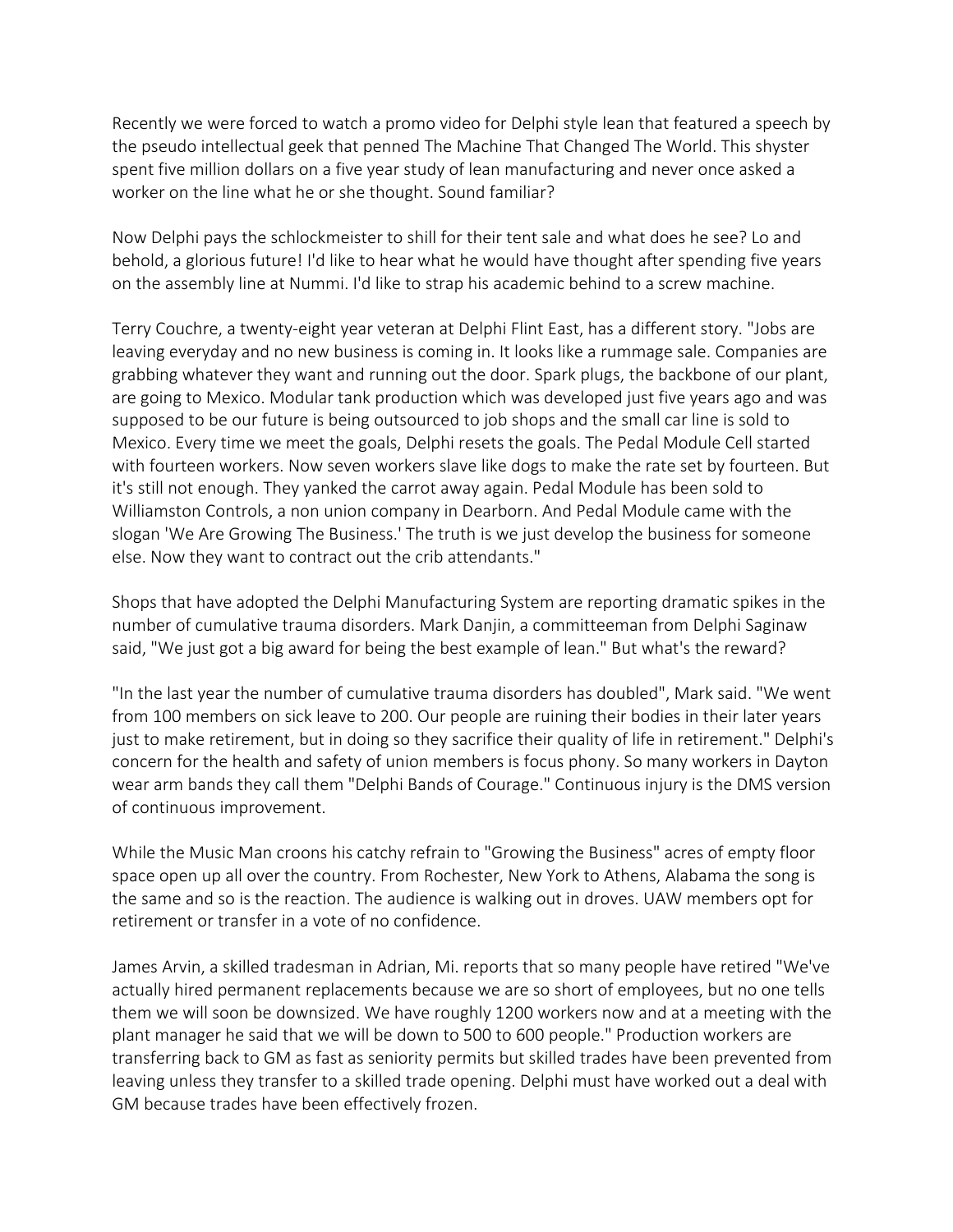The Music Man serenades us with dreamy arias about his longing to "Triple the Business." No mountain is too high, no river is too wide, and no niche in the market is too small for his predatory taste. In Coopersville, Mi. we make fuel injectors. The Music Man belts out a foot stomper on the potential of the after market for fuel injectors, but I don't know anyone who's ever had to replace a fuel injector. He trills and warbles about small engines. He claims we're going to put fuel injectors on lawn mowers for god's sake. But when we asked about Direct Injection Technology for which Delphi received a three million dollar research grant from the Department of Energy because it's the next new thing to save fuel and reduce emissions, he pooh-poohed it as too small and insignificant.

That's funny. Delphi's web site reports that according to William S. Warren, director of engineering, "The technology would be applicable for all sizes of passengers cars, as well as lightduty trucks and sport-utility vehicles." Furthermore Jean J. Botti, technical director of Delphi Energy's Customer Solution Center said he "expects that the products would be commercially viable in three years." Too bad we won't be filling that niche in the market.

Delta Consulting Group Inc., New York advises the spin-off meisters to "Energize people about the start-up while capitalizing on opportunities for downsizing." The Music Man is so eager to follow their advice he breaks into scatological improvisational riffs that sound splendid but have no basis in fact.

For instance, he told us that our competitor, Seimans, "is good at winning new business but poor at maintaining good relationships with their customers." The truth is in 1998 GM gave Seimans a Supplier of the Year Award for excellence in the area of advanced design, development, and supply for Engine Management Systems.

Seimans has won the award nearly a dozen times. Who writes the Music Man's material? Tiny Tim? I think we should downsize the Music Man and replace him with a rental lip syncer before he has us all whistling TipToe Through The Tulips.

The International UAW appears indifferent to our dilemma. The porkchoppers are well insulated. The outsourcing to non-union job shops proceeds pell-mell without any interference from the Cooperative Caucus. "Union officials are running herd for the company", Terry Couchre said. "They'll give managers anything they want." But all they give dues paying members is weak excuses and a bad taste in the mouth.

Uncle Runkle wasn't the only no-show at the UAW/Delphi E Divisional Quality Leadership Council on July 27 in Coopersville. Neither George Andros, our Regional Director, nor Don Oetman, our assistant director, nor Dan Baldwin, our Servicing Rep, showed up at the diagonal slice meeting. In keeping with the practice of ignoring the membership, the UAW International Reps skipped out early and kept their opinions and whatever info they had to themselves. A major ingredient was missing from that slice of American Pie, namely, the UAW.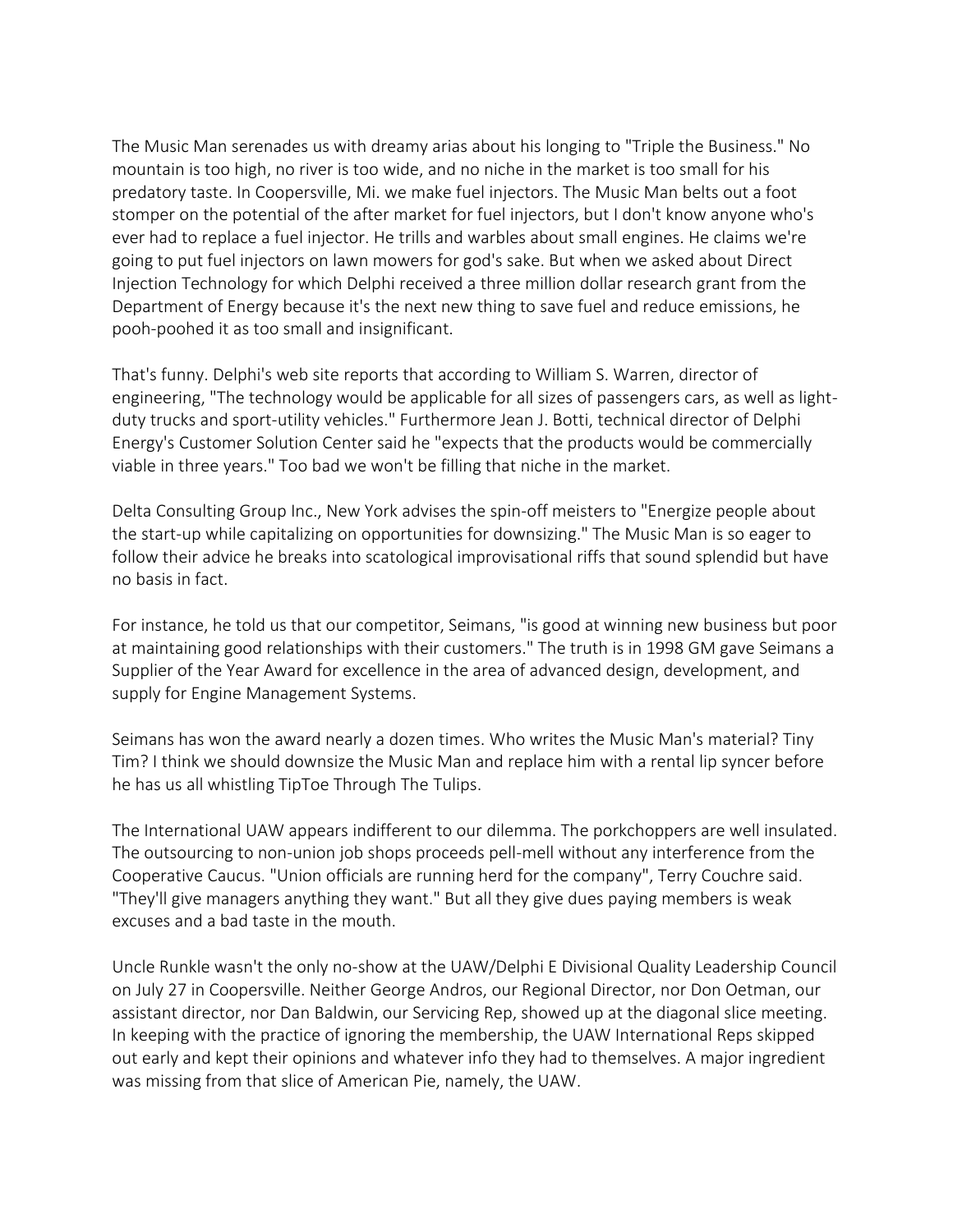How should we interpret the abandonment? Is it respectful? Does this behavior show positive regard for the union members on the shop floor? Is it consistent with good union principles? Would a democratically elected representative ignore his or her constituency?

At the Bargaining Convention President Yokich said in reference to the Delphi spin-off, "I thought someone should take a stand and I took a stand early." I? What happened to the WE of unionism?

Is the new UAW about I instead of We? Don Thomas a New Directions Co-Chair from Rochester, NY., says, "The rank and file doesn't have any skin in the game. The Cooperative Caucus has snatched the game out of our hands." But we're the ones who stand to lose our skins, not the good old boys in the Cooperative Caucus. We can certainly see where that solitary stand by Mr. "I" got us: spun-off, strung-up, and stranded. The power of a union isn't spelled solitary, it's spelled SOLIDARITY.

The Cleveland Plain Dealer reports that high ranking union officials from IAM and USW "cited failed merger talks with the UAW over corruption in the UAW, refusal of the UAW to adopt one person, one vote to make the union leadership accountable to the membership...." Could it be that the UAW's failure to organize is their own damn fault?

At the Bargaining Convention President "Secret Strategy" told us he wouldn't negotiate in the press but if we had questions about strategy or the progress of negotiations we should call our Servicing Rep.

I encourage everyone to call their Servicing Rep. Tell him what you see happening: job reduction, speed-up, outsourcing, and a calculated disdain for the union. Tell your Servicing Rep that two tier wages will tear our union apart and we won't stand for it. Tell him we want portable pensions that travel with us, carry over, and guarantee 30 and out no matter how many different shops we worked at, or how long we were laid off. Tell him we want COLA on pensions just like him.

Tell him we want to make outsourcing a strike-able issue. Tell him we want a National Pattern Agreement for all Parts Plants and we want Parity with Assembly Plants not Prevailing Wage. Tell him we want to stick together. Tell him we don't want the National Agreement settled before all Local Agreements are settled.

Tell him we want to fight for job security at the National level in solidarity.Tell him we don't want to pass on the legacy of reduced wages and benefits, and deteriorated working conditions. Tell him we want to pass on the legacy of a proud union that fought hard for the future of the next generation.

If he gives you any crap, tell him you won't vote for him next time.

Then listen to him laugh. Listen hard.